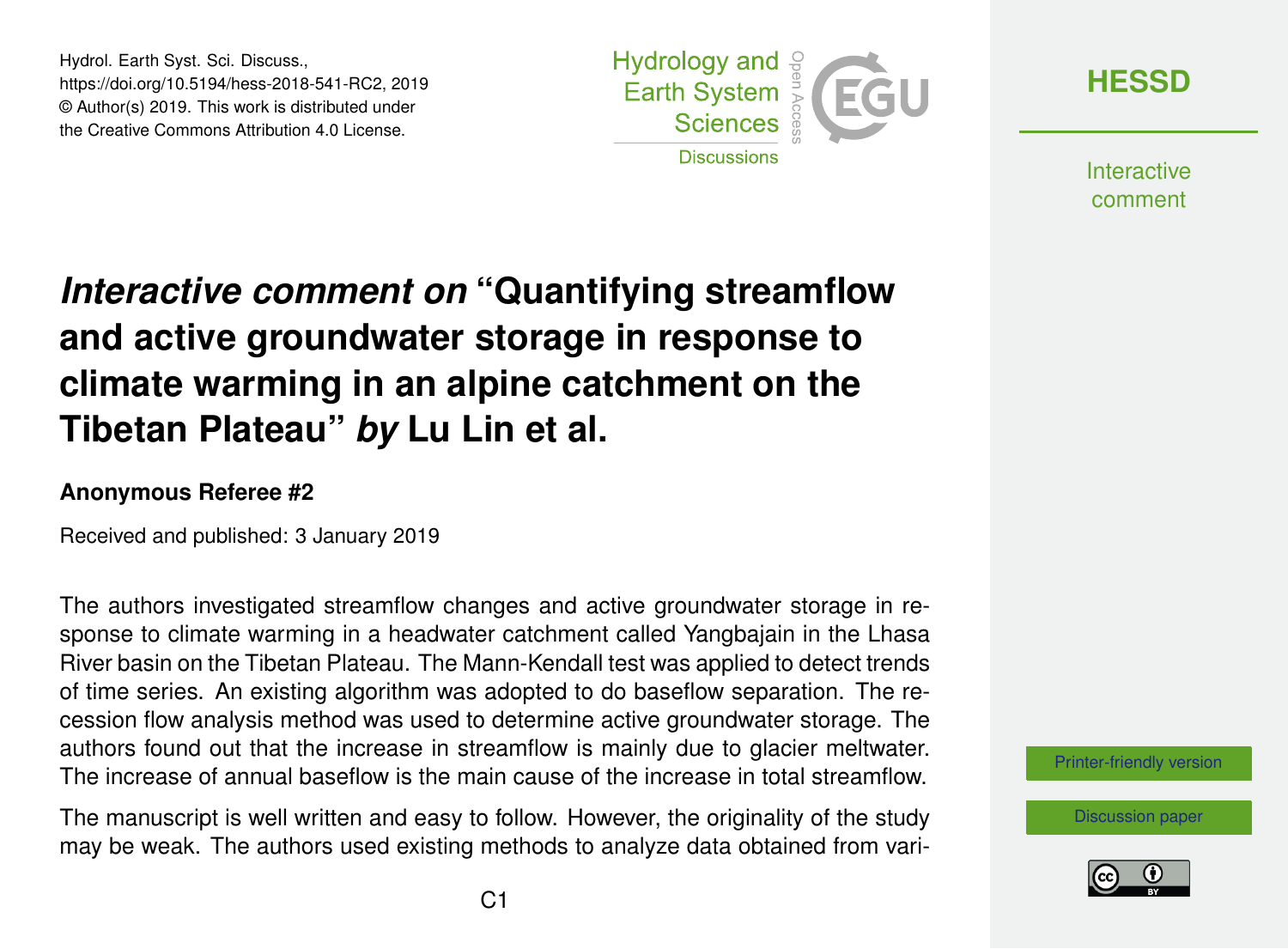ous agencies. In addition, there are some severe problems in the current manuscript. These problems are list below.

Major comments:

(1) This study seems like a case study. All methods used are already existed in the literature and the data were obtained from other agencies. In addition, the method of recession flow analysis may not be appropriate in the study area. As a result, the originality of the study may be weak.

(2) The authors used very simple methods to analyze the complicated system of the Yangbajain catchment. The results are hence questionable.

(3) The meteorological station seems to be a bit too far away from the Yangbajain station. The authors should explain why use the data from the meteorological station are reasonable.

(4) For the equations in the manuscript, if the equation is not derived by the authors, then reference(s) should be added.

(5) In Line 249, the authors stated that "during a period without precipitation and evapotranspiration...". Is this assumption reasonable? A period without precipitation may be reasonable but without evapotranspiration is not. The authors did not add references here or provide an explanation.

(6) The authors stated that the conclusion on streamflow increase (Lines 291-293) is in consistence with Prasch et al. (2013). The manuscript by the authors seems similar to Prasch et al. (2013). Please clarify the differences between the manuscript and the paper by Prasch et al. (2013).

Minor comments:

(1) The authors used "runoff" and "streamflow" simultaneously in the manuscript. Are they means the same thing?

Interactive comment

[Printer-friendly version](https://www.hydrol-earth-syst-sci-discuss.net/hess-2018-541/hess-2018-541-RC2-print.pdf)

[Discussion paper](https://www.hydrol-earth-syst-sci-discuss.net/hess-2018-541)